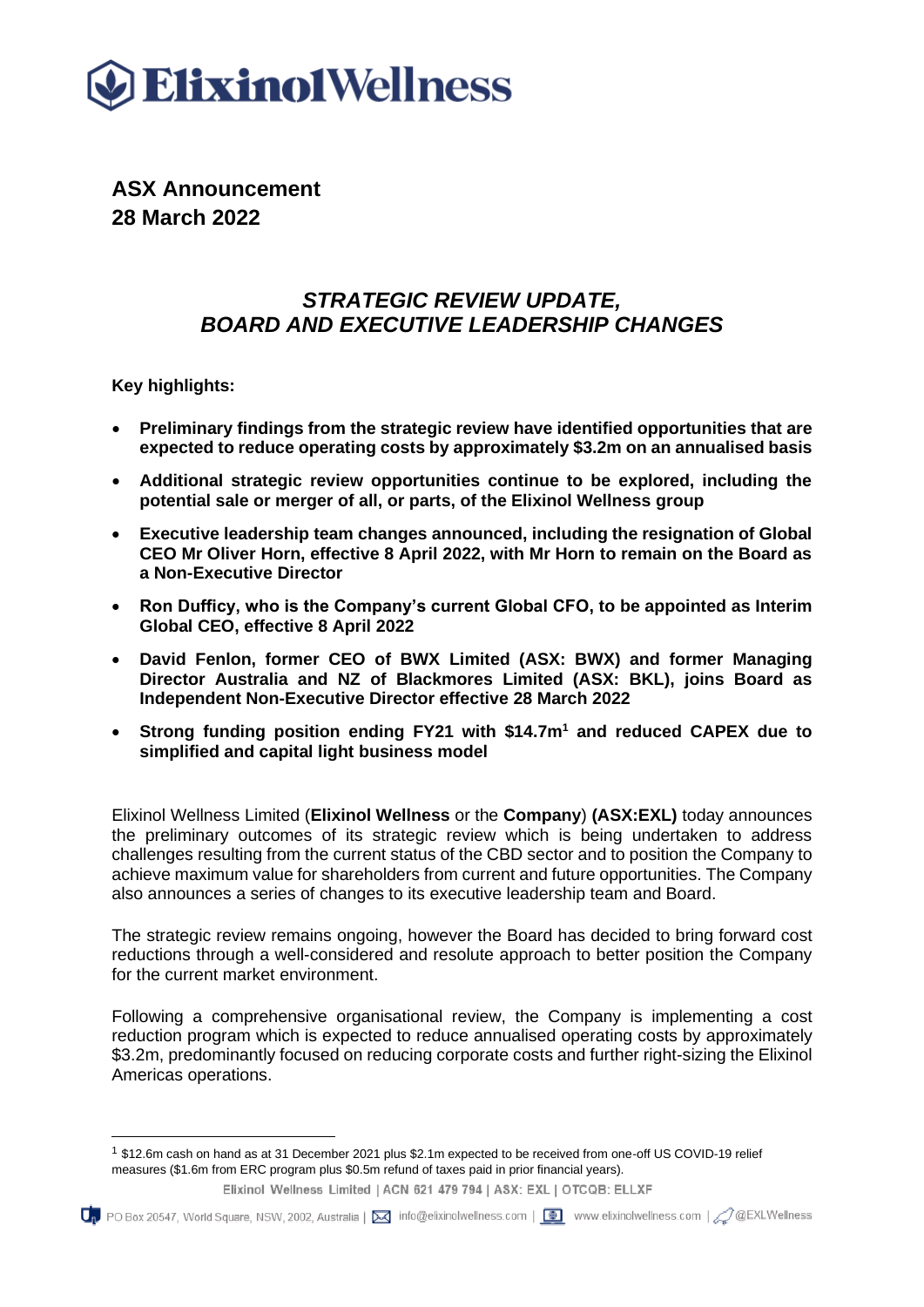

These new US initiatives are expected to contribute approximately \$2.0m on an annualised basis in OPEX reduction and are in addition to savings of approximately \$1.0m annualised following the transition to an outsourced third-party logistics model in the US which was completed in Q1 FY22.

Throughout the strategic review, emphasis has been placed on optimising the Company's corporate cost structure. This has led to the decision to reduce corporate costs by substantially reducing the size and cost of the group executive team and integrating the group's standalone corporate functions across the group's entities. These initiatives are expected to reduce corporate overheads by approximately \$1.2m on an annualised basis.

These new savings are also in addition to previously communicated savings of approximately \$2.5m annualised from the transition to a licensing model in the UK which was completed in Q4 FY21. Importantly, these new cost efficiencies have been enabled by the work put in place over the previous 24 months, where the Board has focused on moving Elixinol Wellness to be an asset light, e-commerce led business.

#### **Changes in Executive Leadership**

As part of the strategic review, the Board has accepted the resignation of Mr Oliver Horn from the role of Global Chief Executive Officer (**Global CEO**) and Executive Director, effective 8 April 2022. Mr Horn will remain with the business as a Non-Executive Director after that date.

Mr Horn has led the Company through a significant transformation over the last two years, delivering continued EBITDA improvements and moving the business model towards a higher margin, capital light consumer wellness products business. The Board considers that Mr Horn's on-going leadership in a non-executive role is critical at this juncture for the Company to maintain momentum and to deliver on its strategic review initiatives.

Mr Oliver Horn, current Global CEO said, "*I am tremendously proud of our team and the progress we have made in repositioning and transforming our global business despite the most challenging economic circumstances. Today's announcement marks yet another resolute move to improve shareholder value and I am now looking forward to continuing our strategic transformation as member of the Board with the welcome addition of David Fenlon who brings with him fresh thinking and an extensive industry network to create new opportunities.*"

#### **Appointment of Interim Global CEO**

In line with the focus on continuing the ongoing strategic transformation, the Company has appointed Mr Ronald (Ron) Dufficy, the Company's current Global Chief Financial Officer (**Global CFO**), as Interim Global CEO of Elixinol Wellness, effective 8 April 2022.

Mr Dufficy has been with Elixinol Wellness since 2017, prior to the Company's IPO, and in previous roles has led large international teams and driven growth initiatives across highly regulated markets including as General Manager, Global Shared Services, at Aristocrat and

Elixinol Wellness Limited | ACN 621 479 794 | ASX: EXL | OTCQB: ELLXF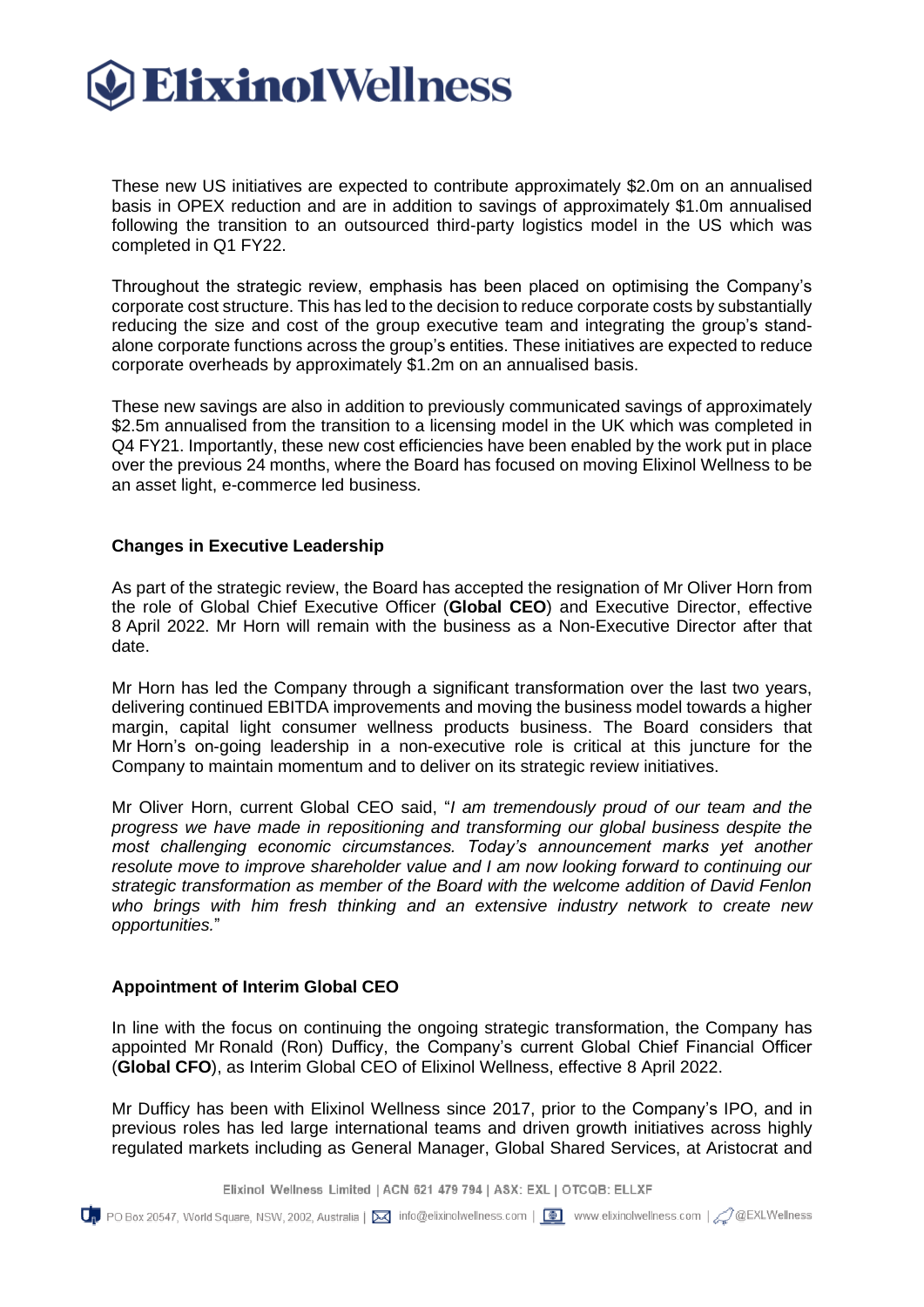

Chief Financial Officer, Aristocrat Americas. With his extensive senior leadership and strategy experience, Mr Dufficy is the natural appointment to lead this transition period whilst the strategic review of the Company is completed. The Board is looking forward to Mr Dufficy stepping into the Interim Global CEO role. Material terms of Mr Dufficy's employment contract are attached to this announcement.

The current Group Financial Controller, Ms Josephine (Jo) Lorenz, will step into the role of Global CFO from 8 April 2022. Prior to joining Elixinol Wellness in 2017, Josephine was Group Financial Controller for Network Ten, and before that for Nine Entertainment Co. (ASX: NEC). She was also formerly Head of Finance at Independent Television News Limited in London and held various roles at Deloitte in both London and Melbourne.

Interim Global CEO appointee, Mr Ron Dufficy commented, *"I am delighted to be stepping into the role of Interim Global CEO, taking over from Oliver to lead the Company through the completion of its strategic review process. I also would like to congratulate Jo Lorenz in her promotion to the Global CFO position. Jo has been an outstanding leader through this period of significant change. I look forward to continuing to work with Jo in this new capacity. The business remains in a strong funding position, and we are working our way through the various opportunities ahead of us."*

#### **Appointment of David Fenlon as Non-Executive Independent Director to the Board**

Mr David Fenlon has been appointed to the Board of Elixinol Wellness as an independent Non-Executive Director, effective 28 March 2022.

Mr Fenlon has over 30 years of experience in the FMCG and consumer sectors. He is currently CEO of The Platform Alliance Group, Non-Executive Chair for Nutritional Growth Solutions (ASX: NGS) and Non-Executive Director of Quest for Life Foundation. He was previously Group CEO and Managing Director of BWX Limited (ASX: BWX), and prior to that, was Managing Director for Australia and New Zealand at Blackmores Limited (ASX: BKL).

Mr Fenlon has worked with several other retail brands both in Australia and offshore, with a strong focus on strategic planning and business transformation. Mr Fenlon has held key positions in Tesco throughout Europe and Safeway in the UK. Mr Fenlon was also a member of the board of Directors for the Special Olympics from May 2017 until June 2019 and a non-Executive Director for the PAS group from June 2013 to June 2016.

Ms Helen Wiseman, Elixinol Wellness' Chair, said, "*Throughout his period as Global CEO, Oliver has demonstrated exceptional leadership, focus and integrity. He has led the Company through a full-scale transformation towards a leaner, capital light consumer products wellness business with a strong culture and sound foundations. On behalf of the Board, I would like to thank him for his immense contribution as Global CEO. We are very fortunate to retain his knowledge and strategic skillset on the Board. I look forward to continuing to work with him in his capacity as Non-Executive Director of Elixinol Wellness*.

*The Board is also pleased to have in Ron Dufficy a very experienced leader who intimately understands the Elixinol Wellness business and all the opportunities surrounding it.*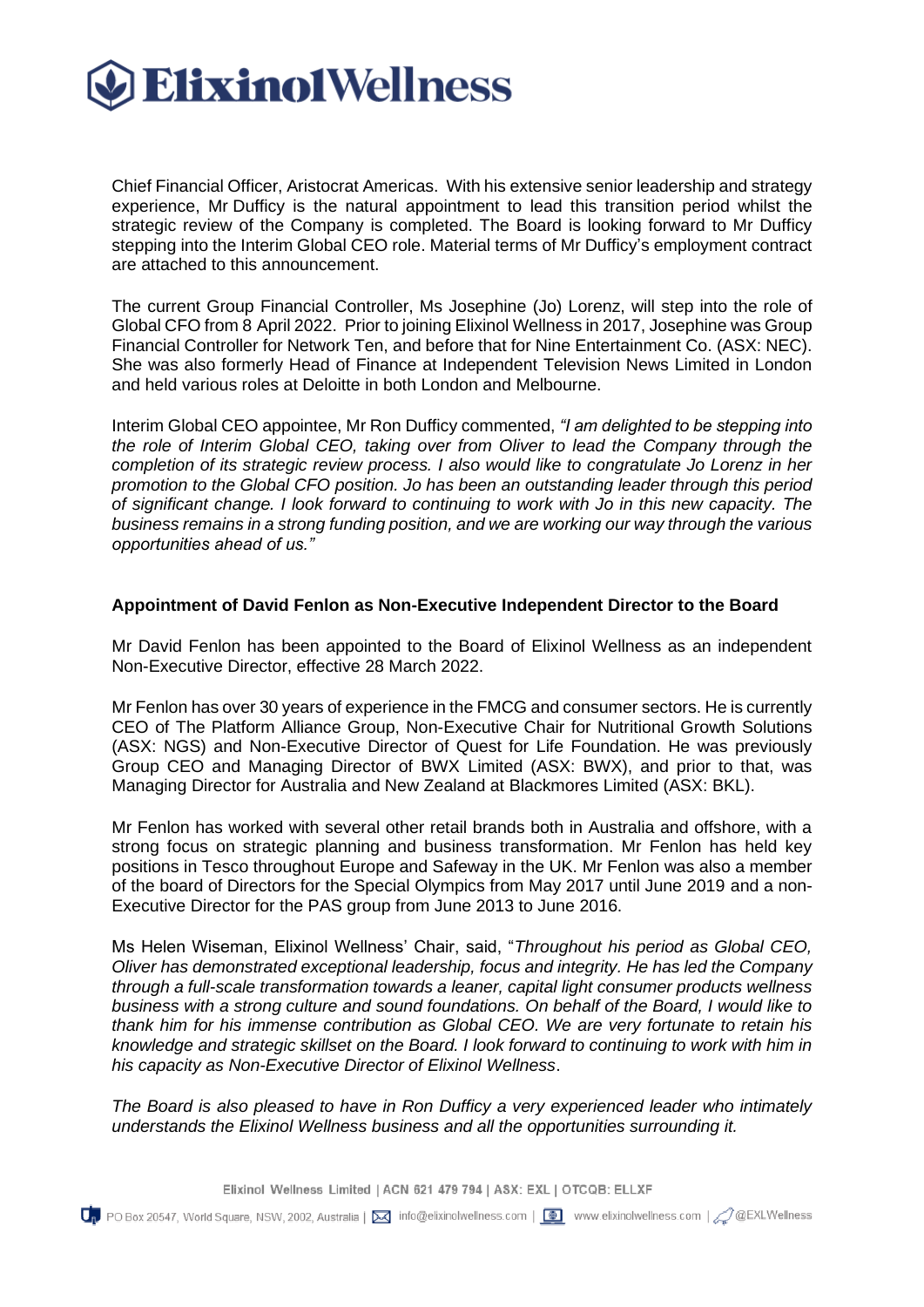

*I congratulate Ron on his appointment, which we've termed interim while we work through the remainder of the strategic review process. He will be supported by Jo Lorenz, who is a highly capable finance leader, also with a longstanding history with Elixinol Wellness.*

*Through his appointment as Non-Executive Director, Dave Fenlon brings with him both directly relevant category knowledge from his time at Blackmores, NGS and BWX, as well as distribution, regulatory and M&A expertise. His appointment also fulfils our objective of adding another independent director to the Board.*

This document was authorised to be given to the ASX by the Board of the Company.

#### **Investor relations please contact:**

Ron Dufficy, Global CFO [ron.dufficy@elixinolwellness.com](mailto:ron.dufficy@elixinolwellness.com)

#### **About Elixinol Wellness**

Elixinol Wellness Limited (ASX:EXL) is a global leader in the hemp industry, innovating, marketing and selling hemp derived nutraceutical and food products. The Company's simplified business model is focusing on:

- In the Americas, innovating, marketing and selling high quality Elixinol branded hemp derived nutraceutical and skincare products based in Colorado, USA
- In Australia, Hemp Foods Australia is a leading hemp food wholesaler, retailer, manufacturer and exporter of bulk and branded raw materials, and finished products
- In the United Kingdom, South Africa, Japan, Brazil, Mexico and Malaysia (pending approvals), Elixinol branded products are available to consumers via exclusive Distribution and/or Trademark and Know-How Licensing Agreements
- Across the Rest of World, expanding distribution of branded hemp derived products through reputable distributors as key markets open.

See more at [www.elixinolwellness.com.](http://www.elixinolwellness.com/)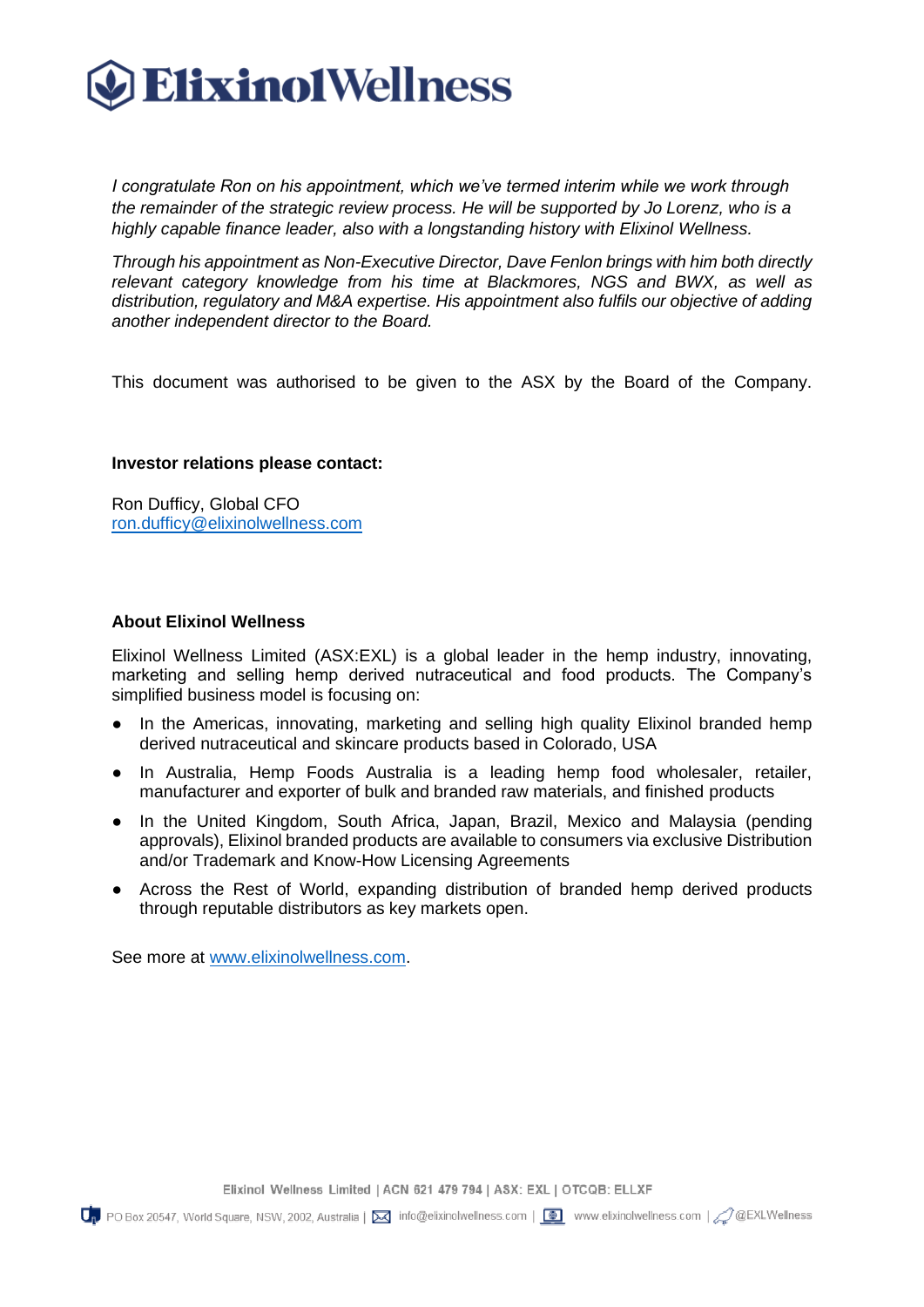# **C** Elixinol Wellness

## **ATTACHMENT**

### **Key Terms of Interim Global Chief Executive Officer Employment Agreement**

In accordance with ASX Listing Rule 3.16.4, Elixinol Wellness makes the following disclosures in respect of the key terms of the employment agreement entered into with its Interim Global Chief Executive Officer, Mr Ronald Dufficy (**Agreement**).

| <b>TERM</b>                                                         | <b>DESCRIPTION</b>                                                                                                                                                                                                                                                                                                                                                                                                                                                                                                                           |
|---------------------------------------------------------------------|----------------------------------------------------------------------------------------------------------------------------------------------------------------------------------------------------------------------------------------------------------------------------------------------------------------------------------------------------------------------------------------------------------------------------------------------------------------------------------------------------------------------------------------------|
| Position                                                            | Interim Global Chief Executive Officer                                                                                                                                                                                                                                                                                                                                                                                                                                                                                                       |
| <b>Commencement Date</b>                                            | 8 April 2022                                                                                                                                                                                                                                                                                                                                                                                                                                                                                                                                 |
| Term of Appointment                                                 | Mr Dufficy's employment has no fixed term. Mr Dufficy has been<br>appointed as Interim Global Chief Executive Officer commencing from 8<br>April 2022.                                                                                                                                                                                                                                                                                                                                                                                       |
| <b>Total Fixed Remuneration (TFR)</b><br>(Including Superannuation) | Under the terms of the employment agreement, Mr Dufficy is entitled to a<br>TFR of A\$305,000 per annum (inclusive of superannuation).<br>The TFR is subject to annual review (starting in December 2022).                                                                                                                                                                                                                                                                                                                                   |
|                                                                     |                                                                                                                                                                                                                                                                                                                                                                                                                                                                                                                                              |
| Short-term Incentive (STI)                                          | In addition to the annual TFR, Mr Dufficy is eligible to receive a bonus in<br>accordance with the Company's Short Term Incentive Plan Rules, of up to<br>40% of his TFR. The TFR may be increased by the Company from time to<br>time.                                                                                                                                                                                                                                                                                                      |
| Other benefits (including long-<br>term incentive)                  | In addition to Mr Dufficy's base salary, the Company may, in its absolute<br>discretion, provide Mr Dufficy with other benefits, such as other incentive<br>payments, including any further grant of performance share rights in<br>accordance with the Company's Equity Plan Rules, subject to any<br>shareholder approval requirements.                                                                                                                                                                                                    |
| <b>Termination Provisions</b>                                       | Mr Dufficy will be employed indefinitely, subject to the rights of the<br>Company, below:<br>The Company may terminate the Interim Global Chief Executive                                                                                                                                                                                                                                                                                                                                                                                    |
|                                                                     | Officer's employment immediately and without notice in certain<br>circumstances, including if he is guilty of serious misconduct, is<br>grossly negligent or otherwise incompetent in the performance of<br>his duties, becomes bankrupt or commits a crime or other civil<br>wrong which, in the Company's reasonable opinion, may<br>seriously impact on the Interim Global Chief Executive Officer's<br>ability to perform the duties of his position, or is likely to<br>significantly damage the reputation or business of the Company. |